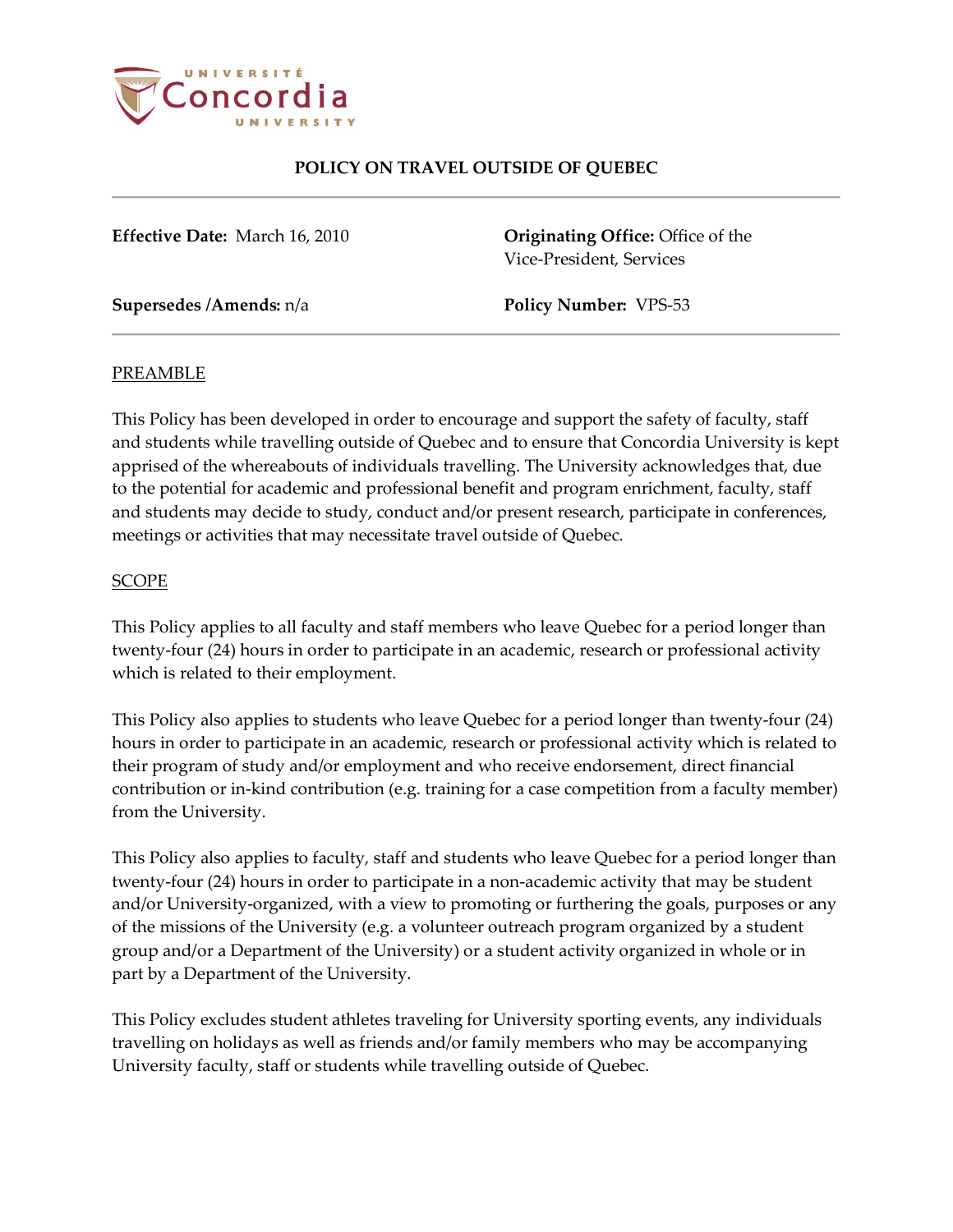

#### Page **2** of **4**

### PURPOSE

This Policy requires faculty, staff and students who travel outside of Quebec to follow guidelines and to provide the University with certain information to assist in its support of such travel. Examples of activities covered in this Policy include, but are not limited to:

- field studies
- field trips
- field research and/or practical work
- conference/festival attendance
- internships
- exchange programs
- thesis/dissertation research
- co-operative education work term(s)
- volunteer outreach travel organized by a student group and/or the University.

### POLICY

- 1. Faculty, staff and students travelling outside of Quebec for purposes outlined in this Policy ("Travelers") are required to provide basic information to a central travel registry (the "Travel Registry") prior to departure and to promptly update this information in the event of changes. The Travel Registry shall be maintained by the University and is accessible through th[e MyConcordia Portal.](https://www.myconcordia.ca/) The information in the Travel Registry shall be used solely to provide the University with a record of persons outside of Quebec at any time to facilitate prompt response and support in the event of emergencies or issues of safety and security. Required data will include:
	- Personal information
	- Dates of travel, itinerary, and coordinates of accommodation(s) while outside of Quebec
	- Emergency contacts at home and abroad
- 2. It is expected that all Travelers travelling outside of Canada will:
	- consult the appropriate travel reports issued by the **Department of Foreign Affairs** [and International Trade](http://www.voyage.gc.ca/index-eng.asp) Canada ("DFAIT") as well as information regarding local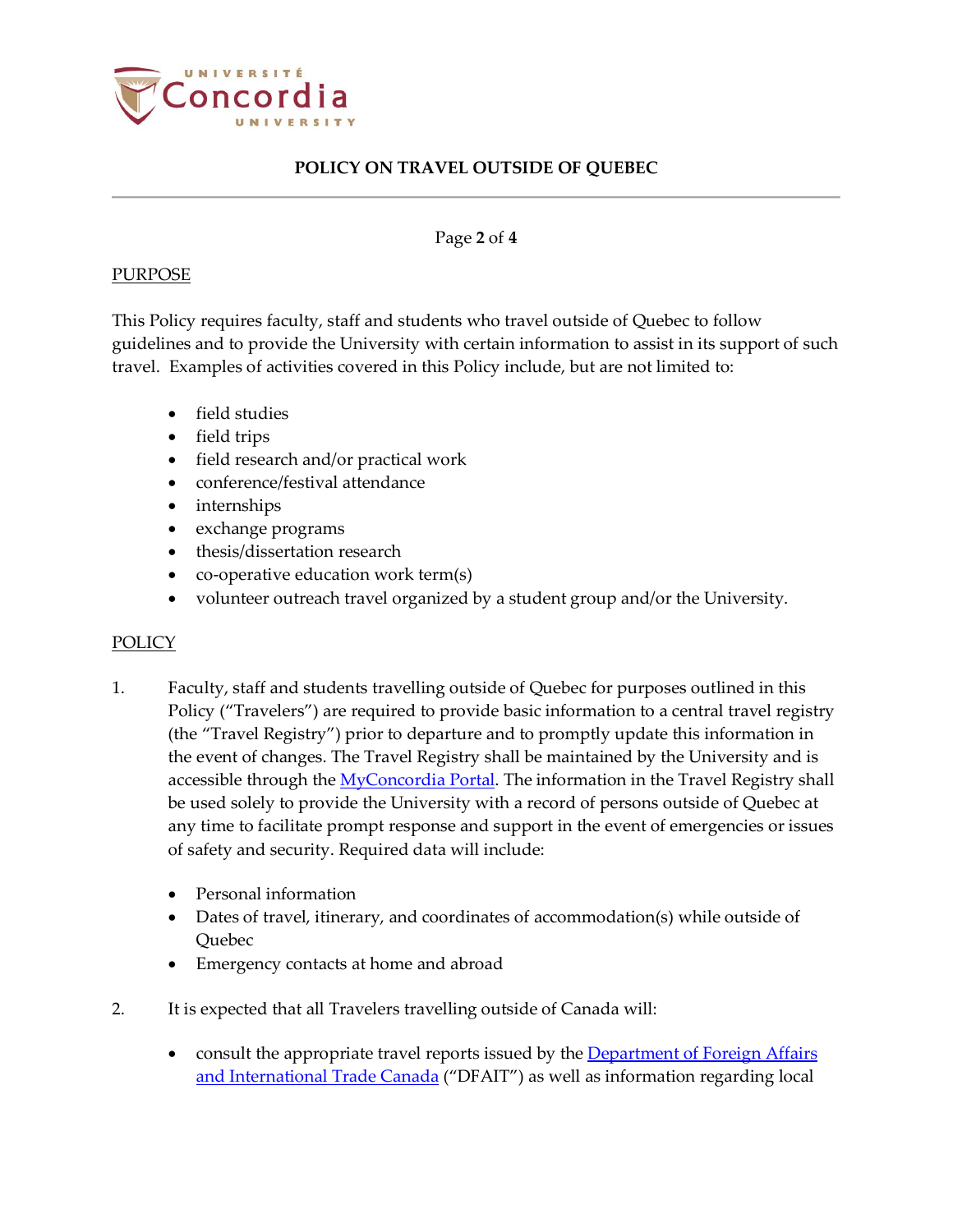

### Page **3** of **4**

customs, expectations of visitors and behavioral guidelines for the country/province in which they will be living or visiting while travelling; and

- will register with DFAIT through the Registration of Canadians [Abroad program.](http://travel.gc.ca/assistance/emergency-info/roca-faq) Travelers who are not eligible for registration with DFAIT (i.e. non-Canadians), should register with their national Embassy or High Commission in the country or countries to which they will be traveling.
- 3. Travelers have the responsibility of familiarizing themselves with the risks of the specific activities and sites of travel, and for making informed decisions concerning their participation.
- 4. The University may, but is under no obligation to, conduct a risk assessment in cases where travel is being planned to any country that contains a travel warning as per [DFAIT.](http://www.voyage.gc.ca/countries_pays/menu-eng.asp) In the event that travel is discouraged or prohibited to the planned country, the University may identify appropriate action to be taken by the Traveler and/or relevant University units.
- 5. All students traveling for academic purposes, or as representatives of the University on University business, or who travel further to the endorsement, direct financial contribution or in-kind contribution from the University, or as participants in a nonacademic activity with a view to promoting or furthering the goals, purposes or any of the missions of the University, or as participants in an activity organized in whole or in part by a Department of the University must read and agree to the *Waiver for Concordia University Student Travel* available through the Travel Registry accessible through the [MyConcordia Portal.](https://www.myconcordia.ca/)
- 6. It is the responsibility of the Traveler to ensure that he/she has adequate health and accident insurance coverage for the duration of his/her travel.
- 7. If the Traveler will be seeking an expense reimbursement from the University, he/she shall follow the terms of the *Policy for Travel and Other Allowable Expenses* [\(CFO-3\)](http://www.concordia.ca/content/dam/common/docs/policies/official-policies/CFO-3.pdf).
- 8. The University may be unable to provide assistance and support to individuals who are travelling who have not met the requirements of this Policy.